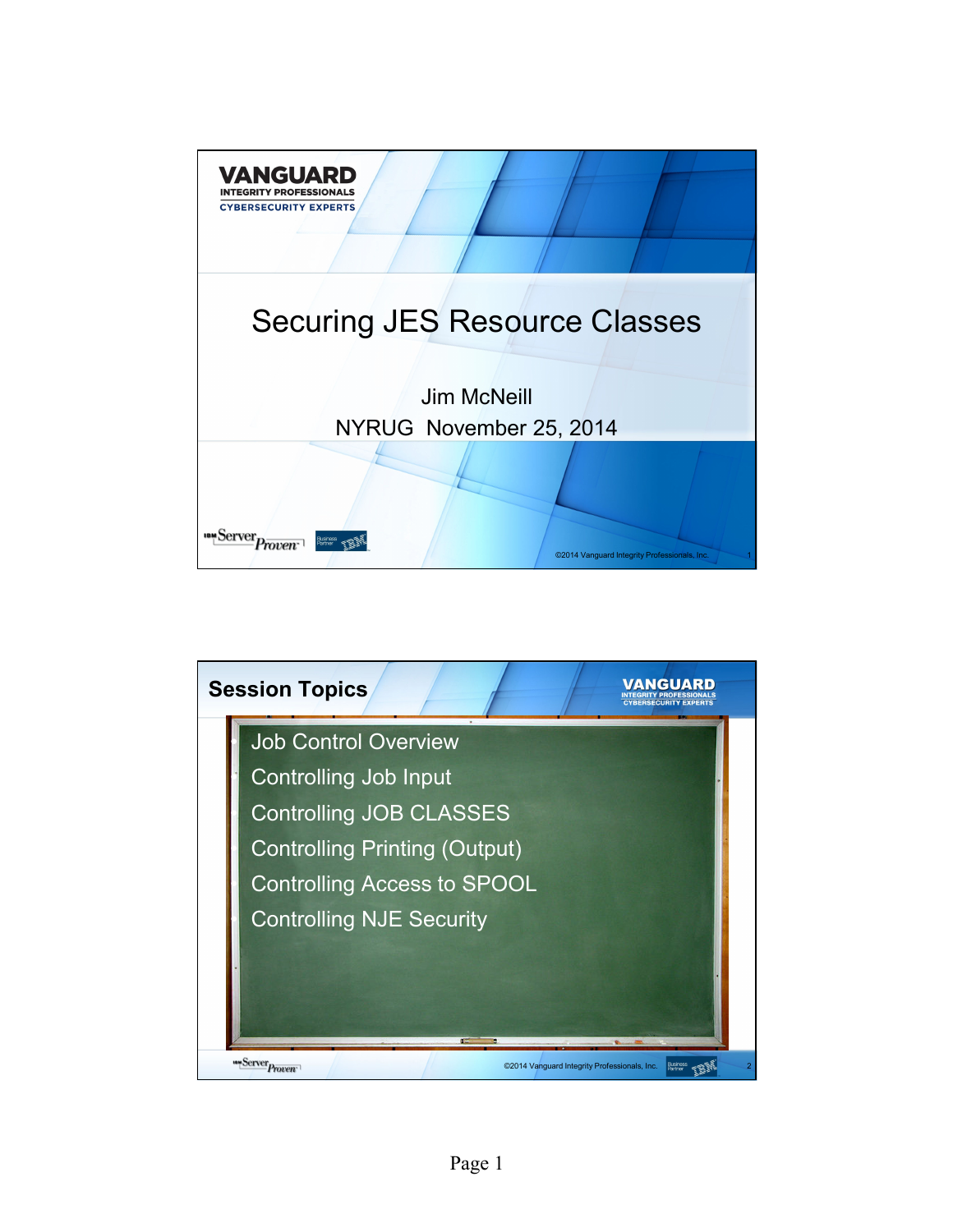

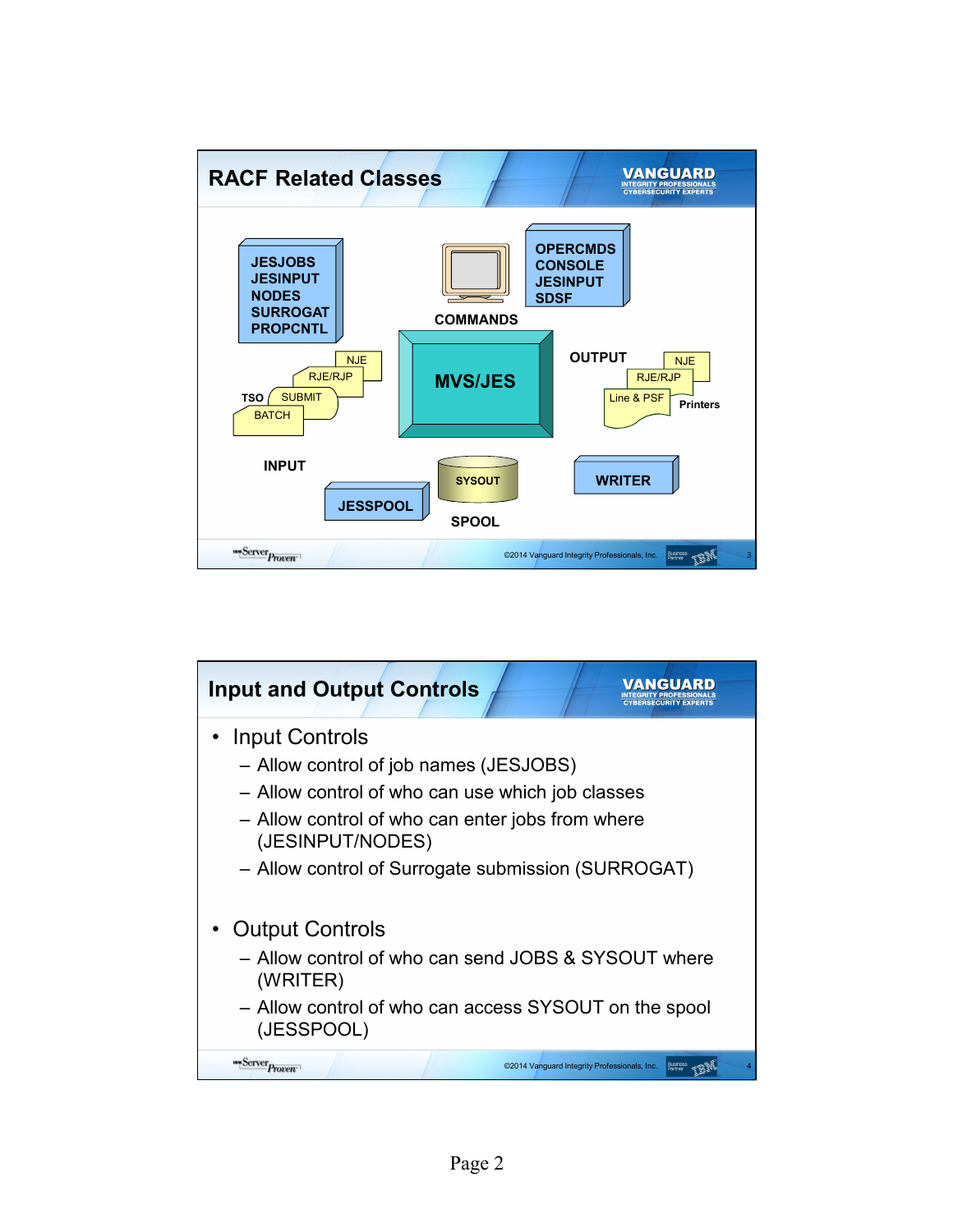

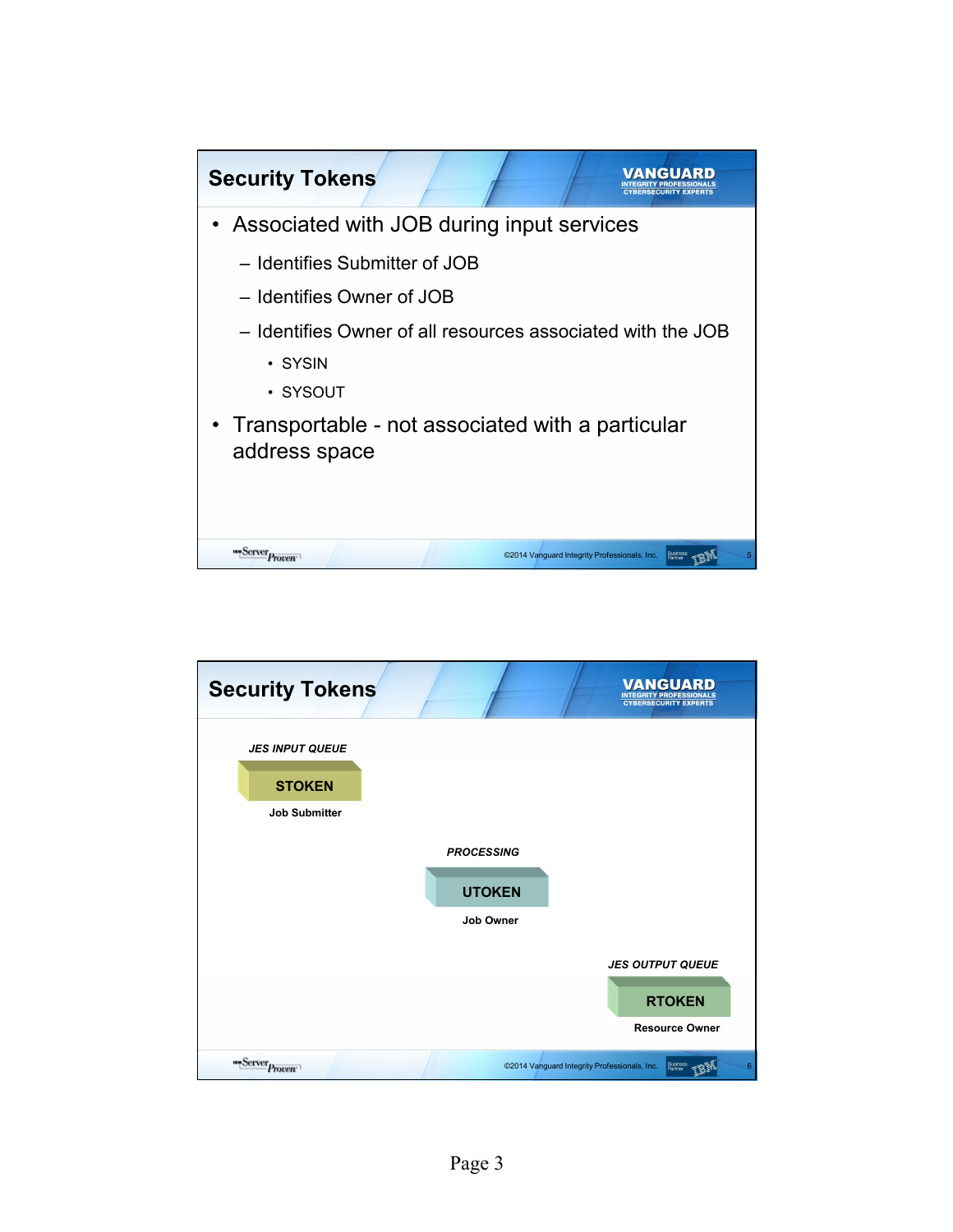

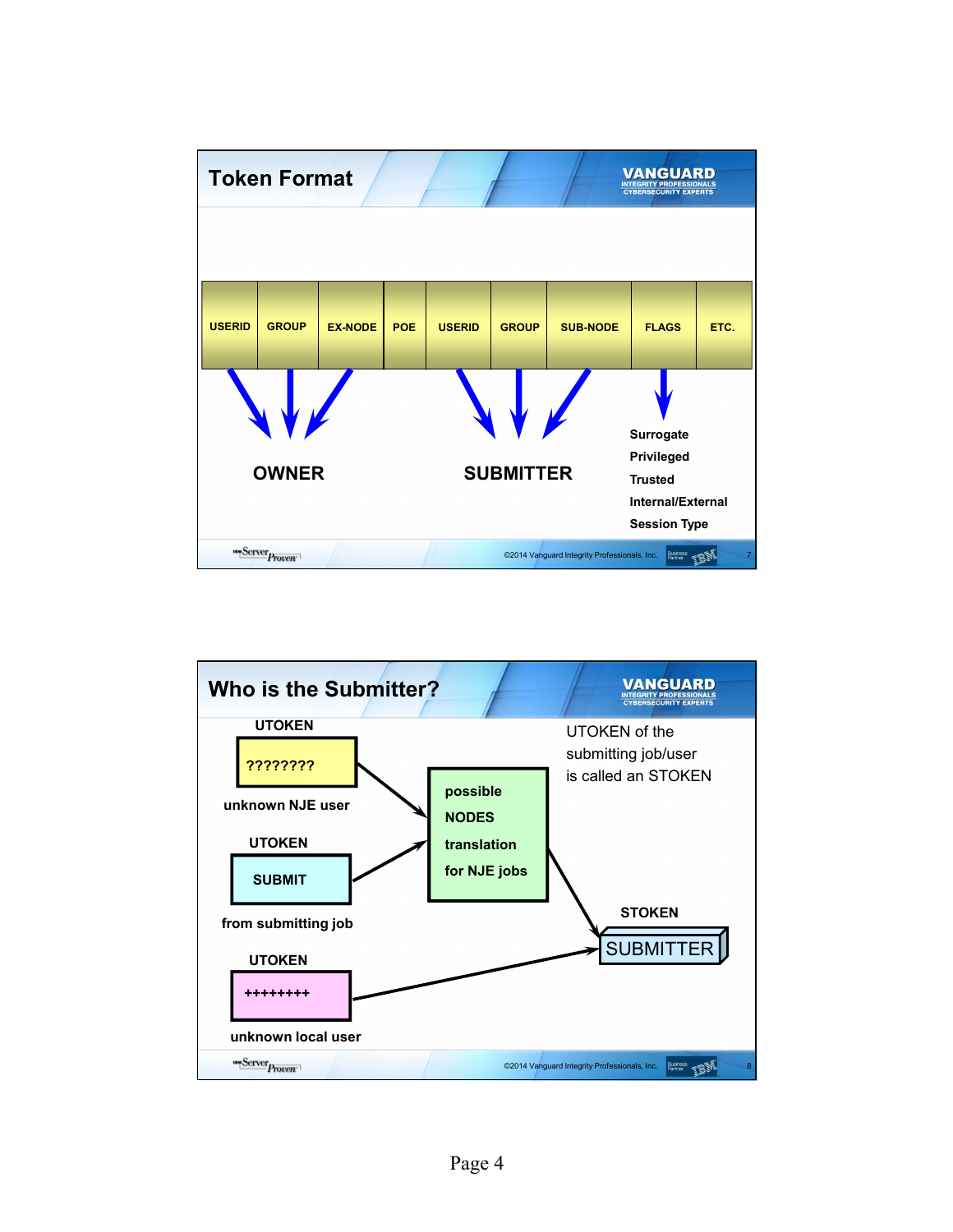

| VANGUARE<br>Determining the Job's Owner<br><b>CYBERSECURITY EXPERTS</b>                 |                                        |                                              |                                 |  |  |
|-----------------------------------------------------------------------------------------|----------------------------------------|----------------------------------------------|---------------------------------|--|--|
|                                                                                         | Internal<br>Reader                     | Local &<br><b>RJE/RJP</b><br><b>Devices</b>  | <b>NJE</b><br><b>Nodes</b>      |  |  |
| <b>USER / PASSWORD</b><br>coded on Job Statement<br>or user translated (NJE)            | Coded Value I                          | Coded Value                                  | <b>Coded Value</b>              |  |  |
| <b>USER / PASSWORD</b><br>not coded on Job<br>Statement or user not<br>translated (NJE) | Submitting<br>User ID is<br>propagated | ++++++++                                     | ????????                        |  |  |
| "Server <sub>Proven</sub>                                                               |                                        | ©2014 Vanguard Integrity Professionals, Inc. | <b>Busines</b><br>Partner<br>10 |  |  |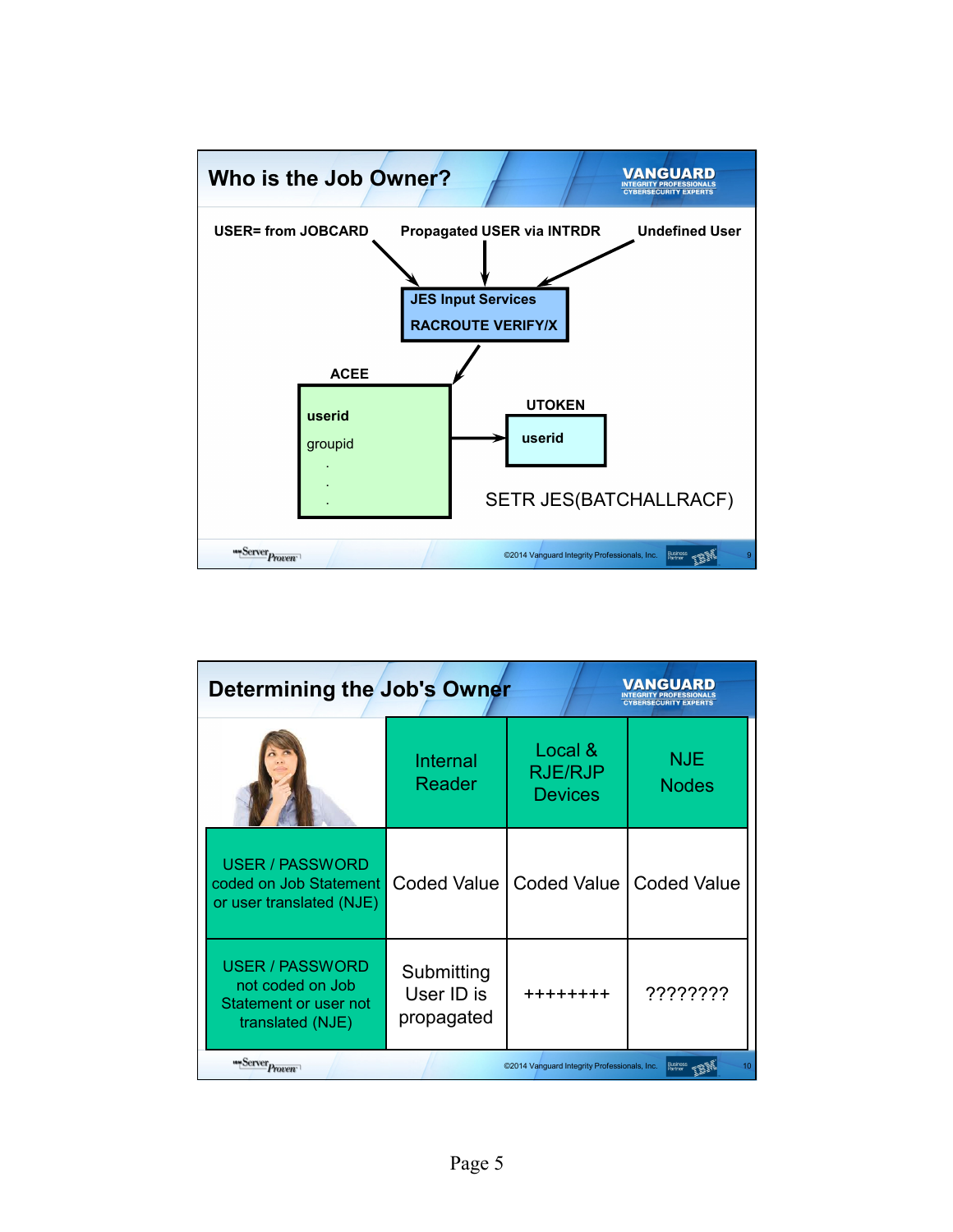

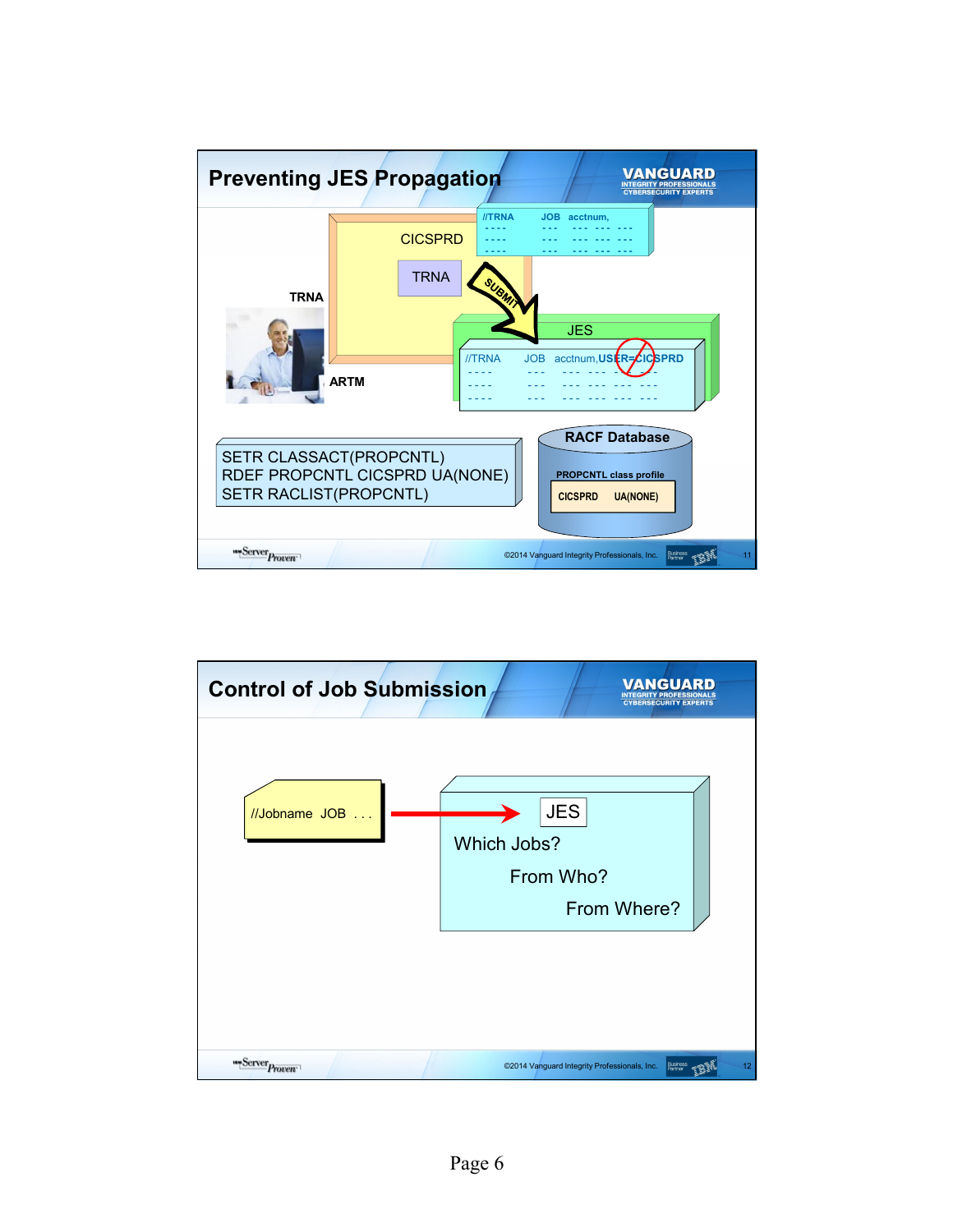

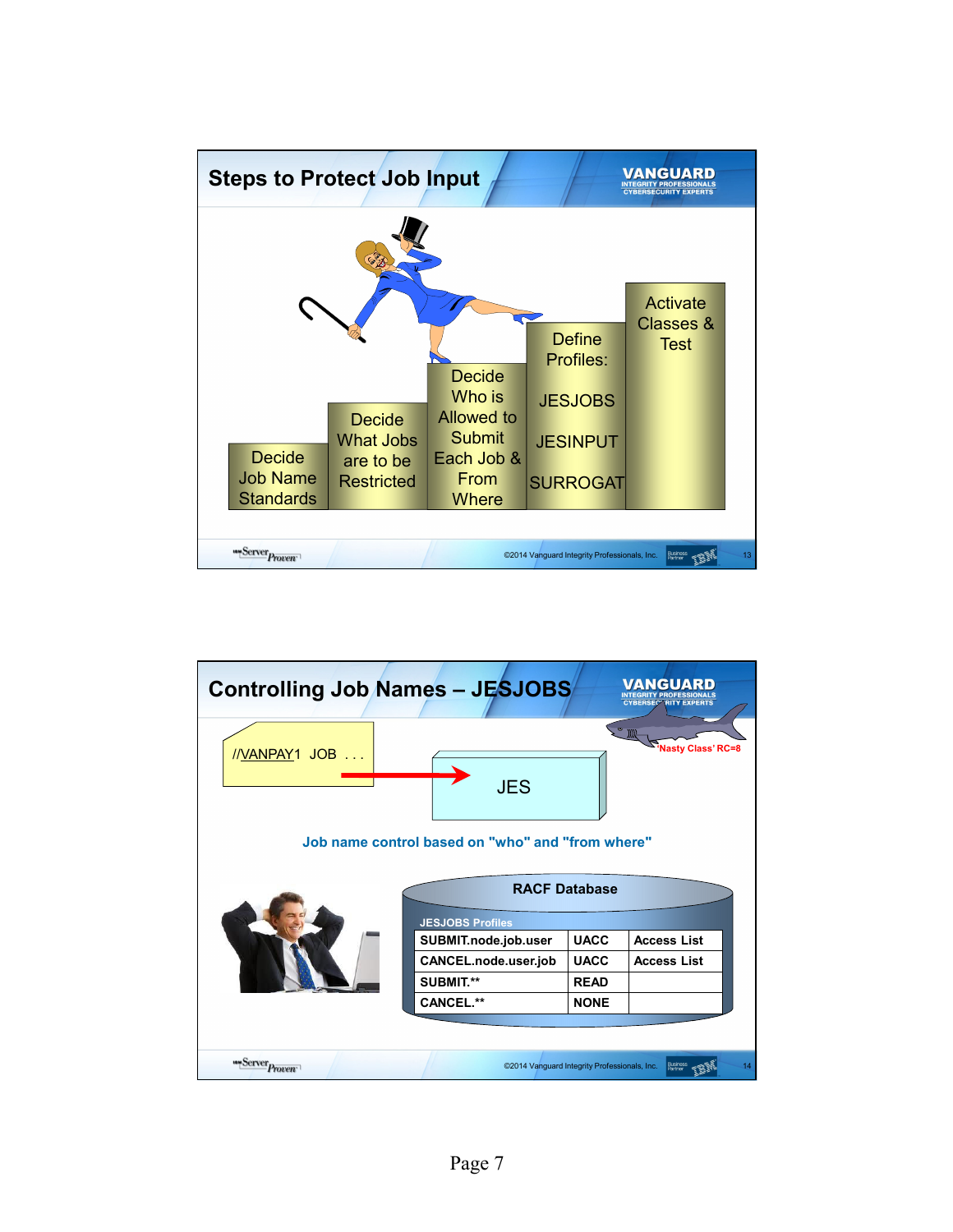

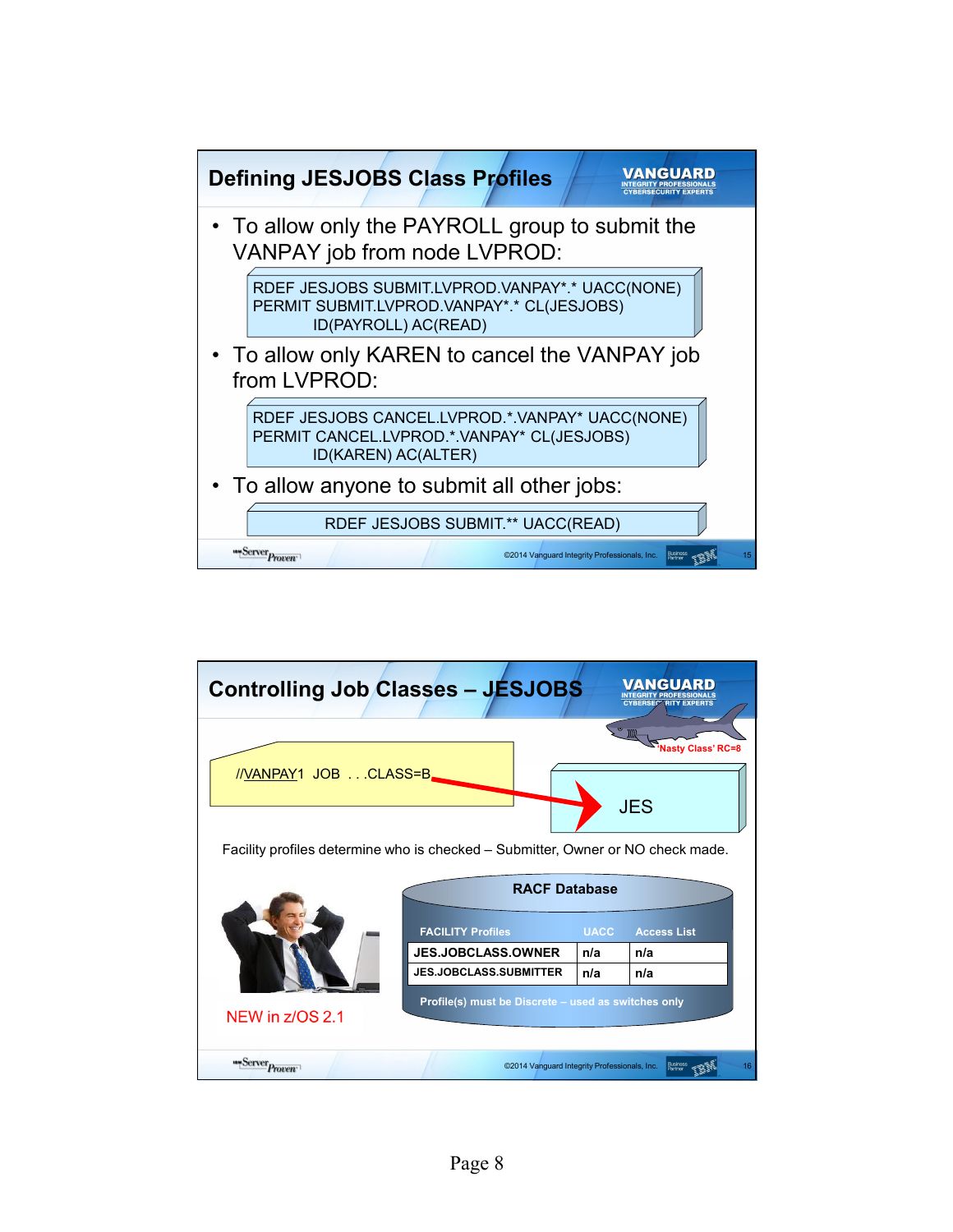

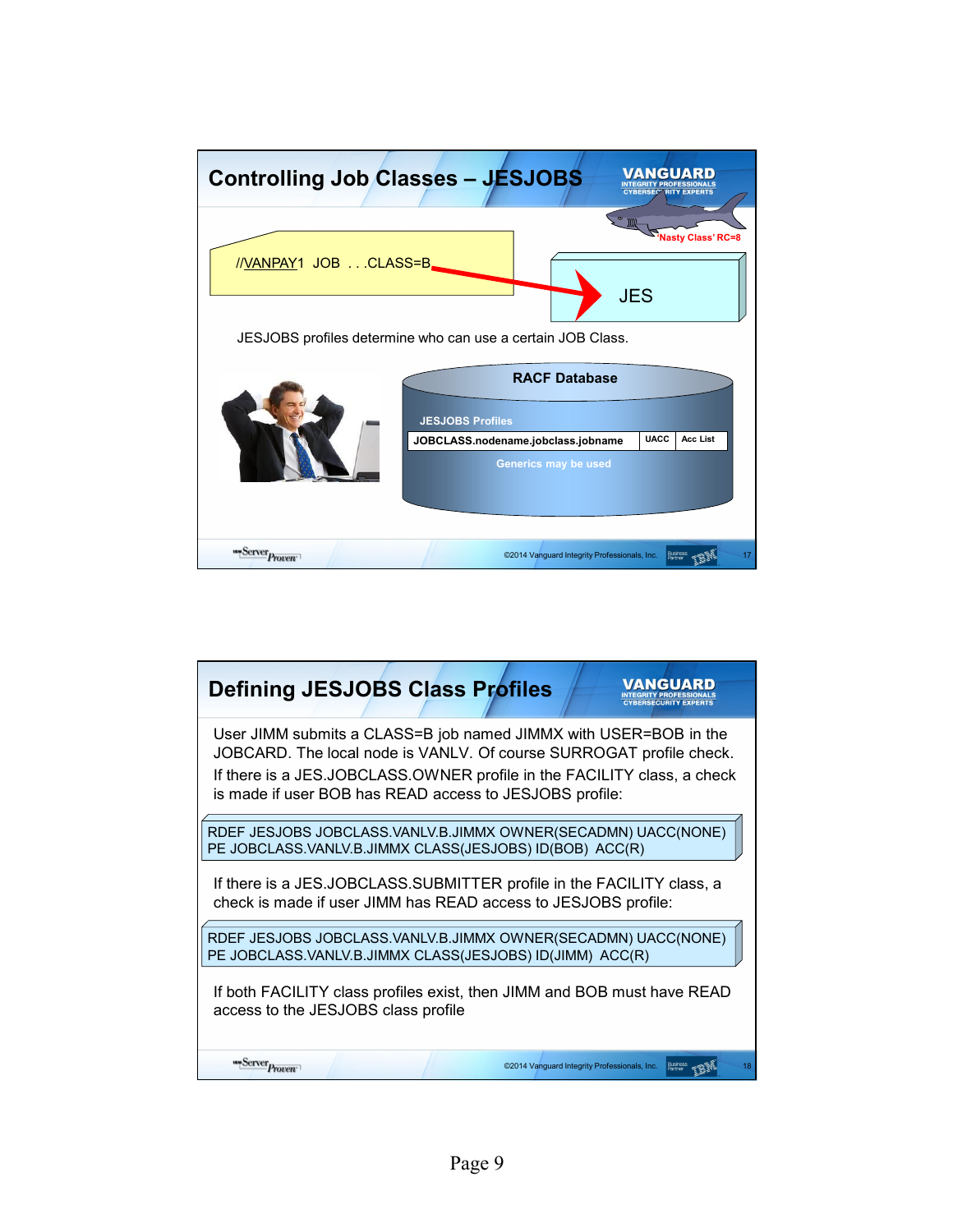| <b>Hints for defining JESJOBS Class Profiles</b>                                                                                                           |  |  |  |  |
|------------------------------------------------------------------------------------------------------------------------------------------------------------|--|--|--|--|
| You probably want to define a backstop profile to allow all users access to all<br>job classes.                                                            |  |  |  |  |
| RDEF JESJOBS JOBCLASS.** OWNER(SECADMN) UACC(READ)                                                                                                         |  |  |  |  |
| Then define profiles to limit certain classes.                                                                                                             |  |  |  |  |
| RDEF JESJOBS JOBCLASS.*.P.* OWNER(SECADMN) UACC(NONE)                                                                                                      |  |  |  |  |
| PE JOBCLASS.*.P.* CLASS(JESJOBS) ID(PRODJOBS) ACC(R)                                                                                                       |  |  |  |  |
| If JESJOBS was not previously active, be sure to define SUBMIT.** and/or<br>CANCEL.** before activating the class. Remember JESJOBS is a "nasty"<br>class. |  |  |  |  |
| Create the Facility class profiles after the JESJOBS profiles.                                                                                             |  |  |  |  |
| <b>Server</b> Proven<br>Busines:<br>Partner<br>©2014 Vanguard Integrity Professionals, Inc.                                                                |  |  |  |  |

| Port-of-Entry Control - JESINPUT Class VAI                                                                      |                   |                      |                                                                     |    |  |  |
|-----------------------------------------------------------------------------------------------------------------|-------------------|----------------------|---------------------------------------------------------------------|----|--|--|
|                                                                                                                 | <b>DEVICE</b>     | <b>JES2 POE NAME</b> | m<br><b>JES3 POE NAMNesty Class' RC=8</b>                           |    |  |  |
|                                                                                                                 | <b>JES</b> reader | <b>RDRnn</b>         | Jname of reader                                                     |    |  |  |
|                                                                                                                 | Disk reader       | n/a                  | DR member name                                                      |    |  |  |
|                                                                                                                 | RJE/RJP reader    | Rnnnn.RDn            | Workstation name                                                    |    |  |  |
|                                                                                                                 | NJE reader        | Adjacent Nodename    | <b>NJERDR</b>                                                       |    |  |  |
|                                                                                                                 | Dump Job          | n/a                  | <b>DUMPJOB</b>                                                      |    |  |  |
|                                                                                                                 | Spool Offload     | OFFn.JR              | n/a                                                                 |    |  |  |
|                                                                                                                 | Internal Reader   | <b>INTRDR</b>        | <b>INTRDR</b>                                                       |    |  |  |
|                                                                                                                 | <b>TSO SUBMIT</b> | <b>INTRDR</b>        | <b>INTRDR</b>                                                       |    |  |  |
|                                                                                                                 | Started tasks     | <b>STCINRDR</b>      | <b>STCINRDR</b>                                                     |    |  |  |
|                                                                                                                 | TSO logons        | <b>TSUINRDR</b>      | TSO terminal name                                                   |    |  |  |
| RDEF JESINPUT R124.RD1 UACC(NONE)<br>PE R124.RD1 CL(JESINPUT) ID(PAYROLL) AC(READ)<br>RDEF JESINPUT ** UA(READ) |                   |                      |                                                                     |    |  |  |
| <b>Server</b> Proven                                                                                            |                   |                      | Busines:<br>Partner<br>©2014 Vanguard Integrity Professionals, Inc. | 20 |  |  |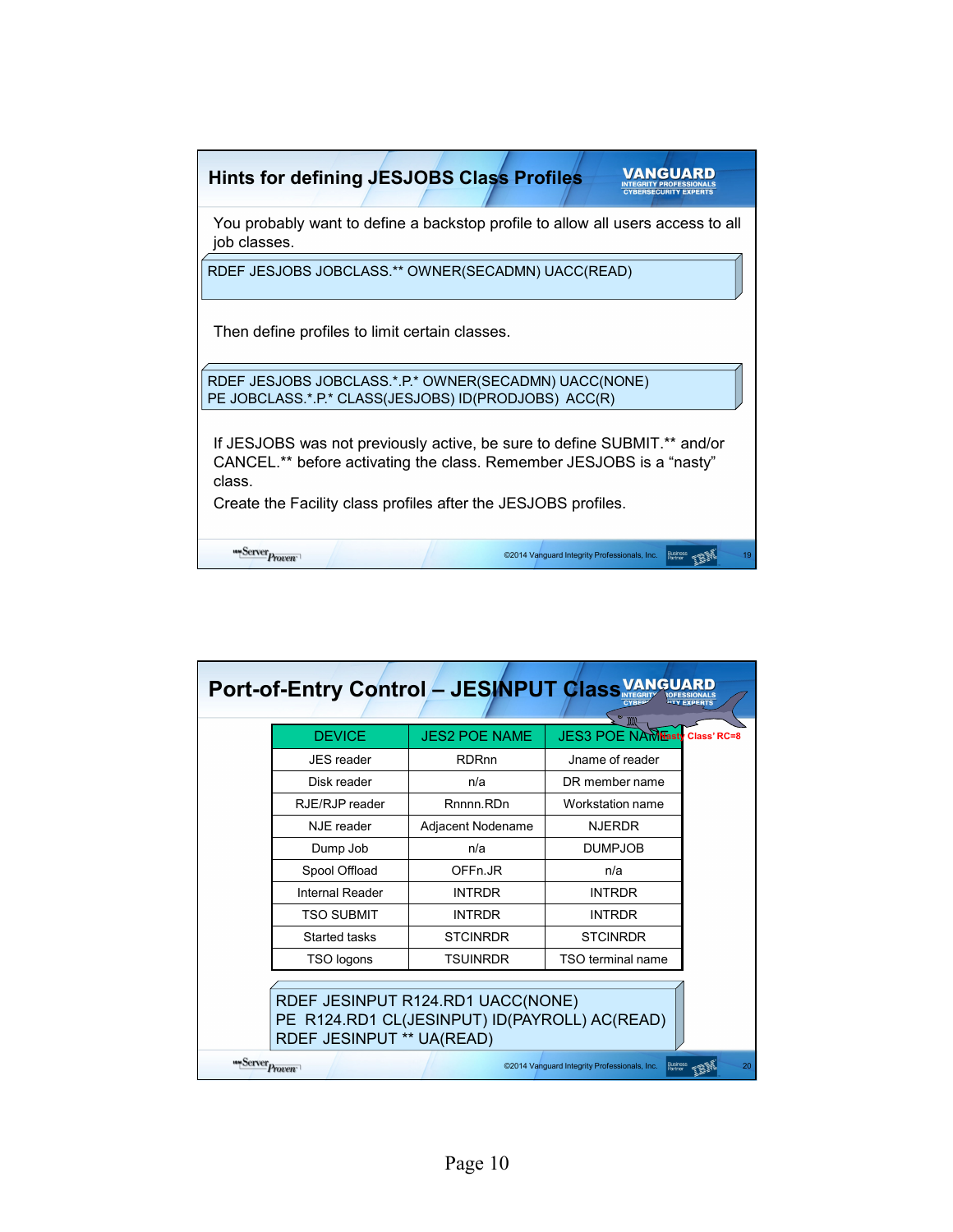

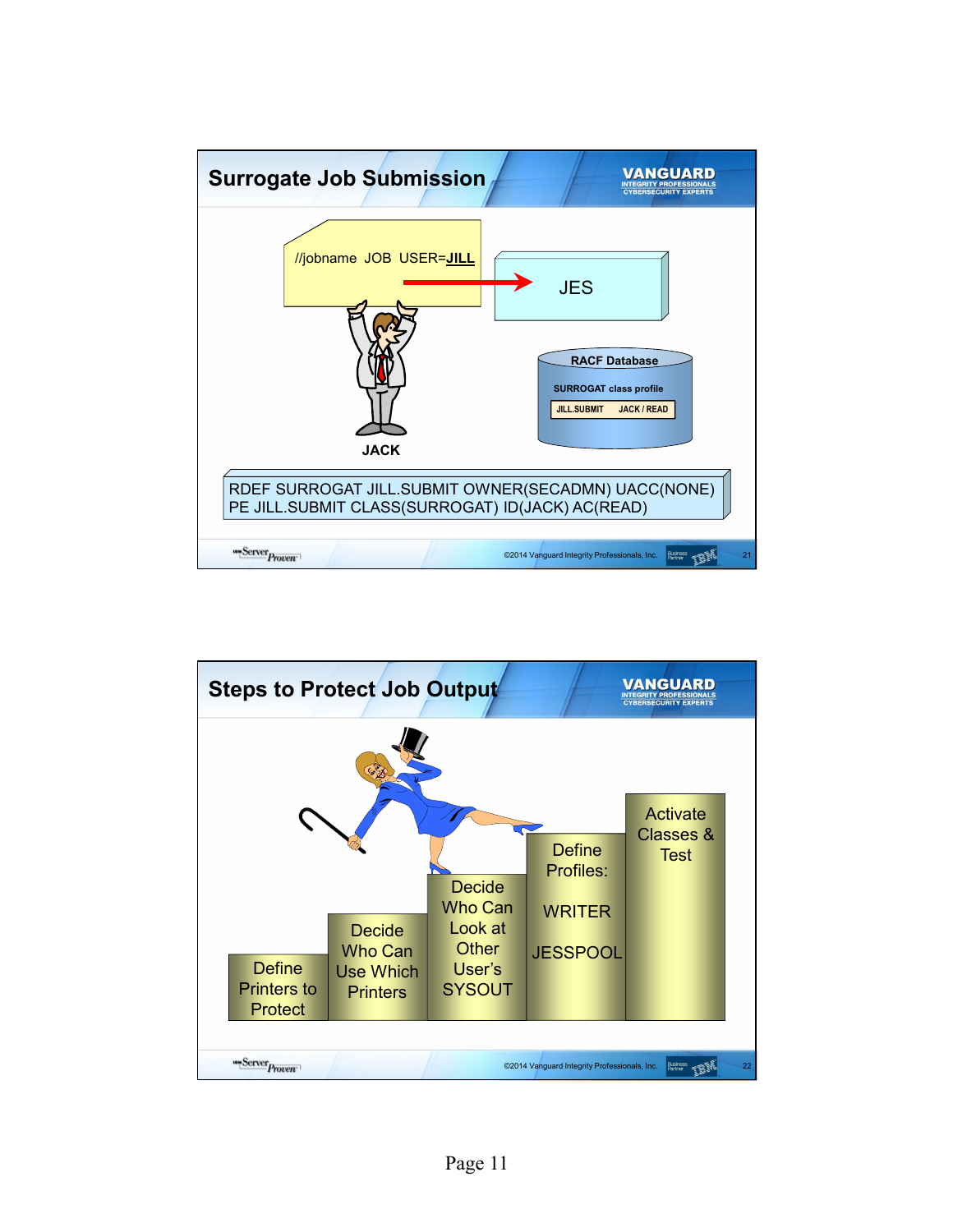

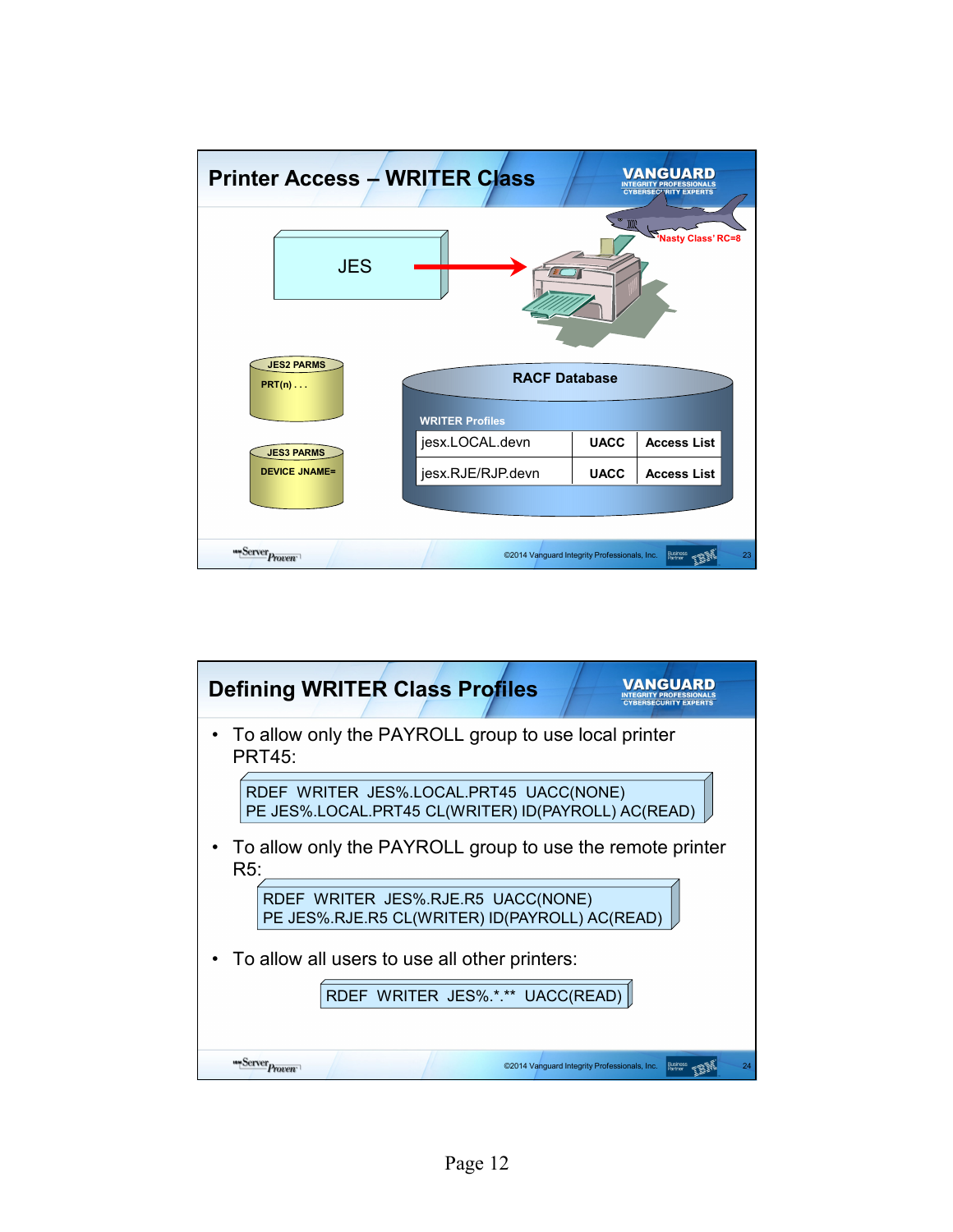

| VANGUARD<br><b>Access to SYSOUT</b><br><b>BERSECURITY EXPE</b>                                |              |                                                    |  |  |  |
|-----------------------------------------------------------------------------------------------|--------------|----------------------------------------------------|--|--|--|
| <b>Requirement</b>                                                                            | Auth.        | <b>JESSPOOL Profile Name</b>                       |  |  |  |
| Allow viewing of CAROL's<br>data for the ACCOUNT<br>job on LVPROD                             | <b>RFAD</b>  | LVPROD.CAROL.ACCOUNT.**                            |  |  |  |
| Allow deletion of BETH's<br>data for the BACKUP job<br>on LVPROD                              | <b>ALTER</b> | LVPROD.BETH.BACKUP.**                              |  |  |  |
| Allow receipt of data sent<br>to FRANK for the<br>BLKMAIL job, MAILDATA<br>data set on LVPROD | <b>ALTER</b> | LVPROD.FRANK.BLKMAIL.*.*.MAILDATA                  |  |  |  |
| <b>um</b> Server <sub>Proven</sub>                                                            |              | ©2014 Vanguard Integrity Professionals, Inc.<br>26 |  |  |  |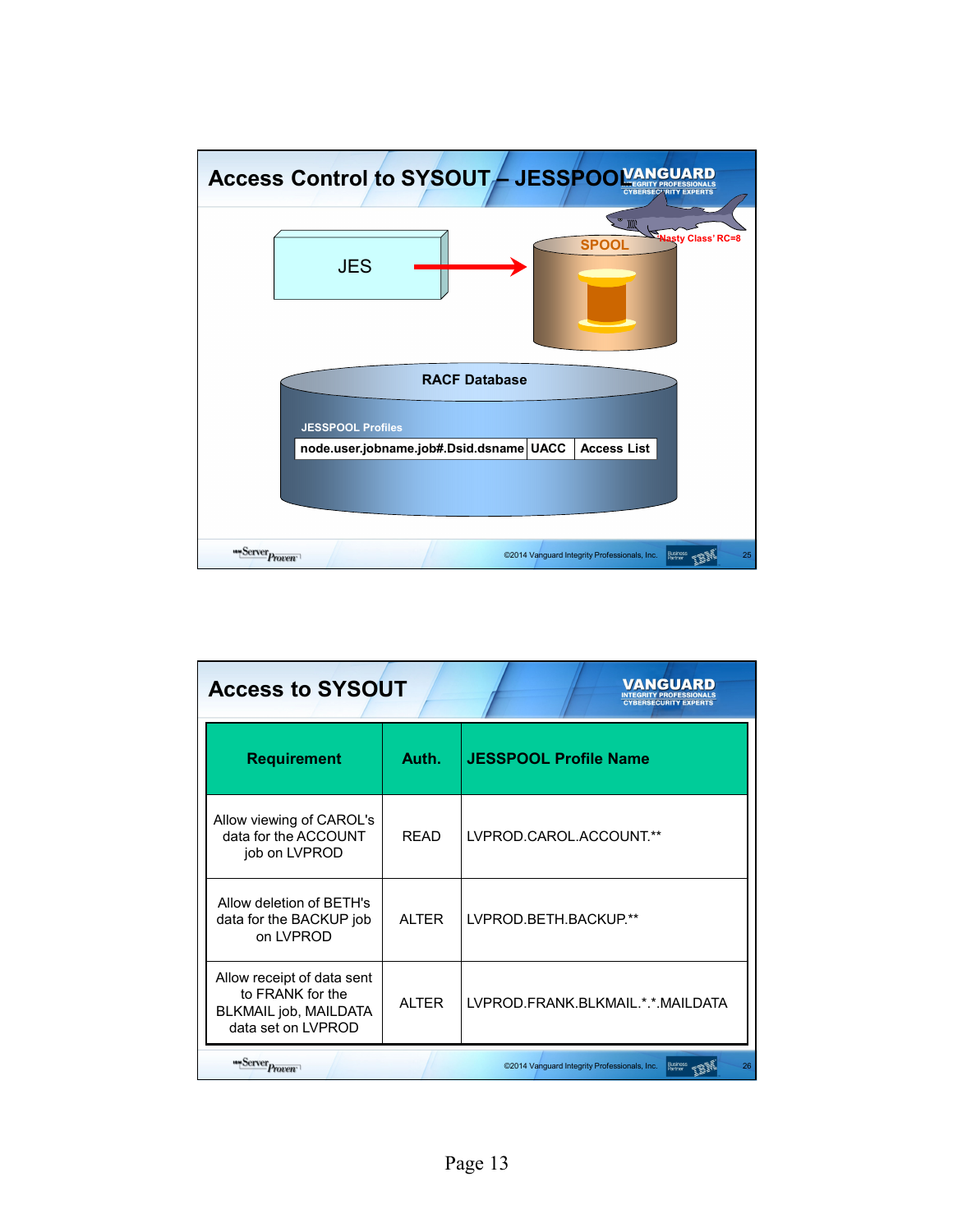

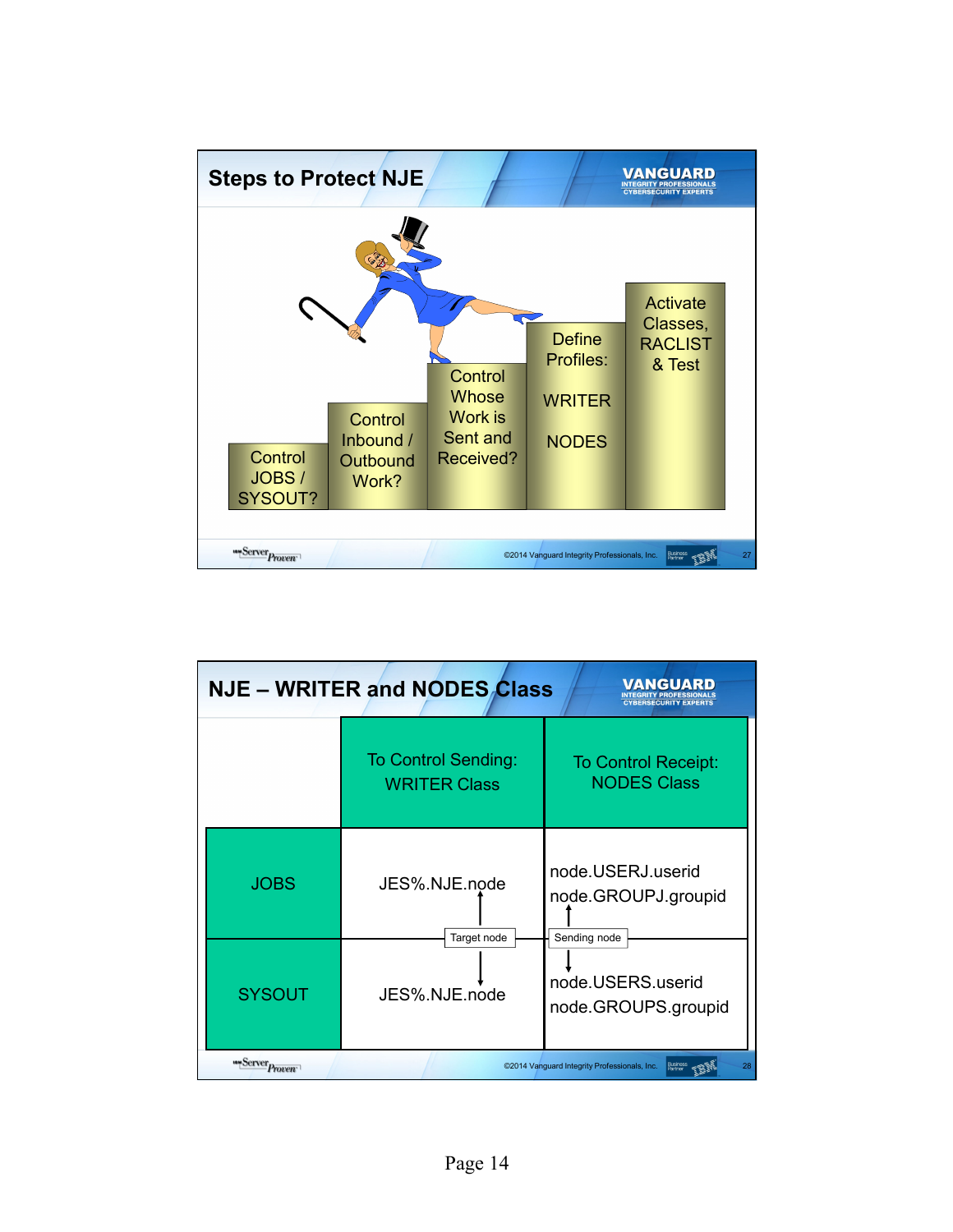| <b>NODES Class Profile - UACC</b>                                          | VANGUARD<br><b>CYBERSECURITY EXPER</b>           |                         |  |  |
|----------------------------------------------------------------------------|--------------------------------------------------|-------------------------|--|--|
| <b>Requirement</b>                                                         | <b>Regard for Sending</b><br><b>Node/User ID</b> | <b>Needed UACC</b>      |  |  |
| No Need to Re-verify<br>Password on Incoming Jobs<br>(No Password Needed)  | <b>TRUSTED</b>                                   | <b>CONTROL / UPDATE</b> |  |  |
| Re-verify User ID and<br>Password on Incoming Jobs<br>(Password Needed)    | <b>SEMI-TRUSTED</b>                              | <b>READ</b>             |  |  |
| No Jobs Accepted from<br>Node/User/Group                                   | <b>UNTRUSTED</b>                                 | <b>NONE</b>             |  |  |
| <b>Server</b> Proven<br>©2014 Vanguard Integrity Professionals, Inc.<br>29 |                                                  |                         |  |  |